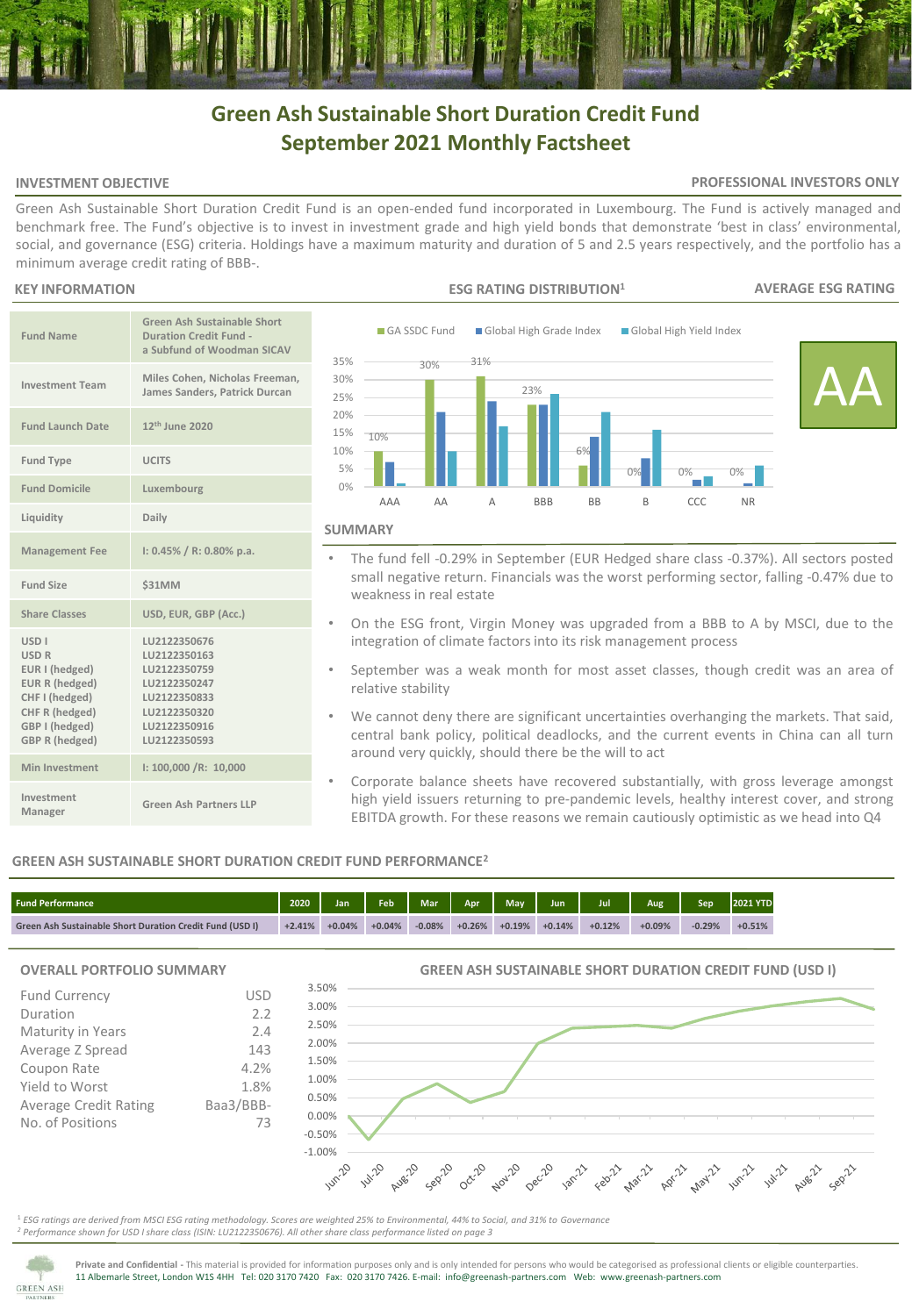#### **WEIGHT BY CREDIT RATING**



**WEIGHT BY MATURITY**



## **SERVICE PROVIDERS**

| Auditor                 | PricewaterhouseCoopers<br>(PWC)                            |
|-------------------------|------------------------------------------------------------|
| Custodian               | Credit Suisse (Lux)                                        |
| Administrator           | <b>Credit Suisse Fund Services</b><br>(Lux)                |
| <b>Paying Agent</b>     | <b>Credit Suisse AG</b>                                    |
| Legal<br>Representative | Credit Suisse AG                                           |
| Management<br>Company   | <b>MultiConcept Fund</b><br>Management S.A<br>(Luxembourg) |



## **FUND UPDATE AND OUTLOOK**

The fund fell -0.29% in September (EUR Hedged share class -0.37%). All sectors posted small negative return. Financials was the worst performing sector, falling -0.47% due to weakness in real estate. These were not related to China – there is currently no direct exposure to China in the fund. The majority of the negative returns came from the higher quality (BBB-BB+) and longer duration (4-5Yr) part of the portfolio, and most of this was driven by the move in government bond yields in the belly and longer end of the curve rather than spread widening. Nearer term yields remain fairly well anchored, and there were no losses in the 1-3Yr bucket (solid outperformance versus the BAML 1-3Yr BB-B Global HY Index [HWXD], which was down -2.24% in September). On the ESG front, Virgin Money was upgraded from a BBB to A by MSCI, due to the integration of climate factors into its risk management process.

September was a weak month for most asset classes, though credit was an area of relative stability. 10Yr and 5Yr US Treasury yields rose +18bps to 1.49% and +19bps to 0.96% in September. There were similar moves in the 10Yr and 5Yr Bund yields (+18bps to -0.20% and +12bps to -0.56%), while the moves in UK Gilt yields were even larger (+31bps to 1.02% and +25bps to 0.64%). By contrast, the moves in the front end were smaller in the US (2Yr +7bps) and Germany (+2bps), though again there was a larger move in the UK (+19bps). Global investment grade in USD fell -0.94%, driven entirely by the duration move (spreads -2bps to 87). US high yield was flat (spreads -3bps to 287), helped by the 13.4% index weight to Energy (+12bps of attribution). European high yield fell -0.11% (spreads +6bps to 292) and UK high yield was up +0.08% (spreads -4bps to 342).

In calibrating our view for Q4, we cannot deny there are significant uncertainties overhanging the markets. That said, central bank policy, political deadlocks, and the current events in China can all turn around very quickly, should there be the will to act. Supply chain issues may persist for longer, however, these too will resolve themselves in time. On the more positive side, the Delta variant appears to be in decline globally, and Merck's new antiviral provides a possible solution to the unvaccinated segment of the global population. Leading indicators have started to inflect higher (e.g. the JPM Economic Surprise Index), and we are entering Q3 earnings season with undemanding street forecasts (GS estimate Q3 estimates for S&P earnings only +3% higher than the start of Q2 earnings season, despite Q2's +17% beat). Corporate balance sheets have recovered substantially, with gross leverage amongst high yield issuers returning to pre-pandemic levels, healthy interest cover, and strong EBITDA growth. For these reasons we remain cautiously optimistic as we head into Q4. Meanwhile, the market for ESG products continues to evolve, with regulators now taking a greater interest in greenwashing. Most recently, the SEC in the US and BaFin in Germany have stepped up scrutiny of the space, warning asset managers against misrepresenting their products. We view this as a longer term positive for the industry.



**REGIONAL EXPOSURE SECTOR WEIGHTINGS**

Cons. Non-cyclical 6%

Industrals 10%

**Technology** 

Financial 38%

Basic Materials 3%

Energy 2%